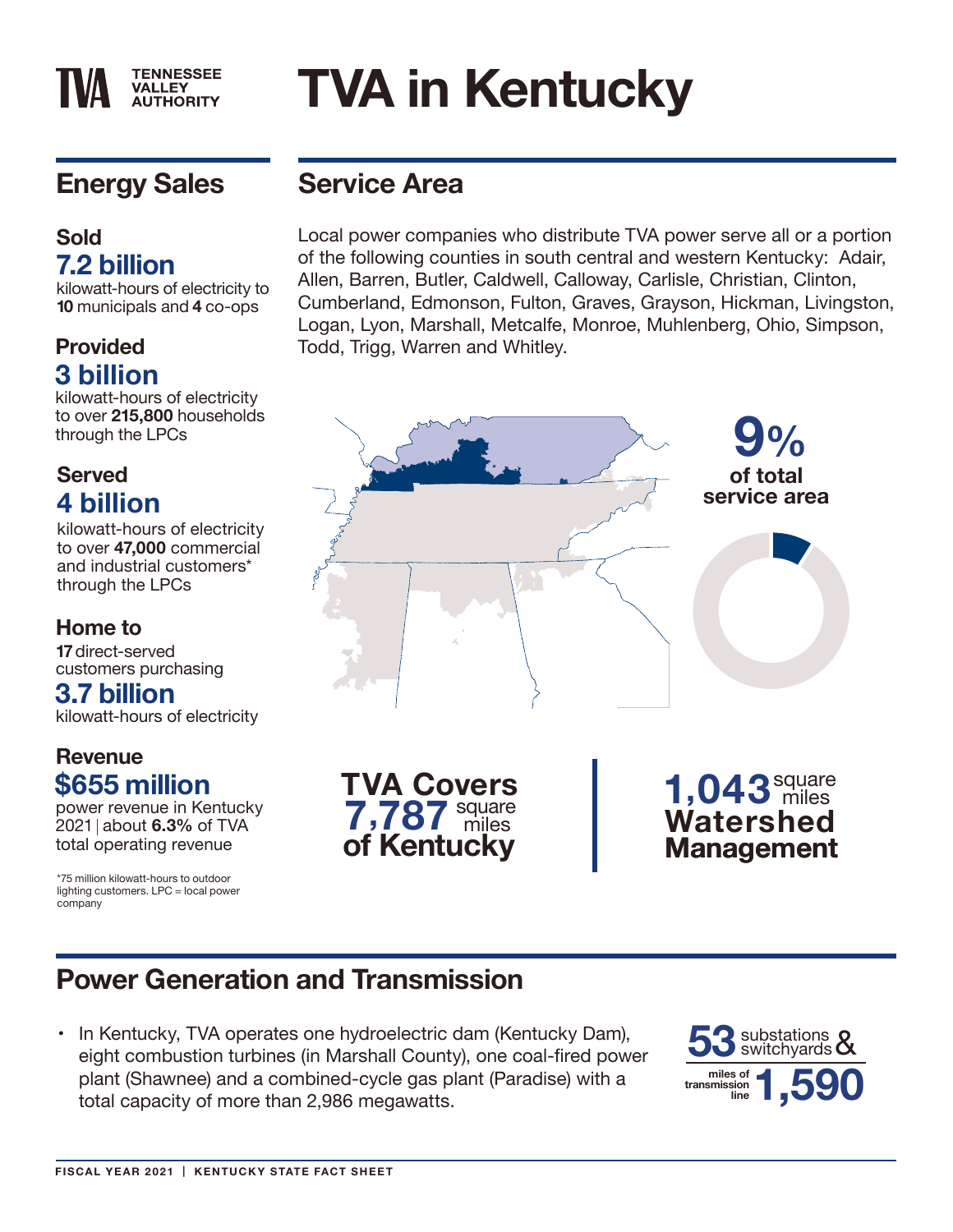- TVA has contracted for 252 megawatts of renewable biomass, solar and wind capacity in Kentucky.
- TVA operates one solar facility in Kentucky: a 0.0343-megawatt site at Lovers Lane Soccer Complex in Bowling Green.
- Paradise Fossil Plant retired in February 2020 with the retirement of Unit 3. Units 1 and 2 were retired in 2017.

#### **Land and Water Stewardship**

- Kentucky Reservoir has a surface area of 160,300 acres and about 2,000 miles of shoreline.
- TVA manages recreational, natural and cultural resources on more than 60,000 acres of public land around Kentucky Reservoir and partners with local, state, and regional stakeholders to improve water quality and aquatic biodiversity, shoreline conditions, recreation, wildlife and habitats on lands, reservoir and its tributaries.



• The TVA visitor center at Kentucky Dam typically welcomes about 28,000 visitors a year. The center was closed throughout 2021 due to the COVID-19 pandemic.

#### **River Management**

- TVA maintains the structural, seismic and hydraulic integrity of the Kentucky Dam project.
- TVA operates Kentucky Dam and Reservoir as part of an integrated multi-purpose reservoir system to provide numerous stakeholders a variety of benefits that include navigation, flood risk reduction, low-cost hydropower, water supply, water quality and recreational opportunities.
- TVA owns Kentucky Lock, serving 35 ports and terminals. About 30 million tons of cargo moved through the facilities in fiscal year 2021.
- Kentucky Dam and Reservoir are operated to reduce crests on the lower Ohio and Mississippi rivers.
- Four industries and three mining companies in Kentucky draw water from Kentucky Reservoir. Water also is drawn for irrigation.